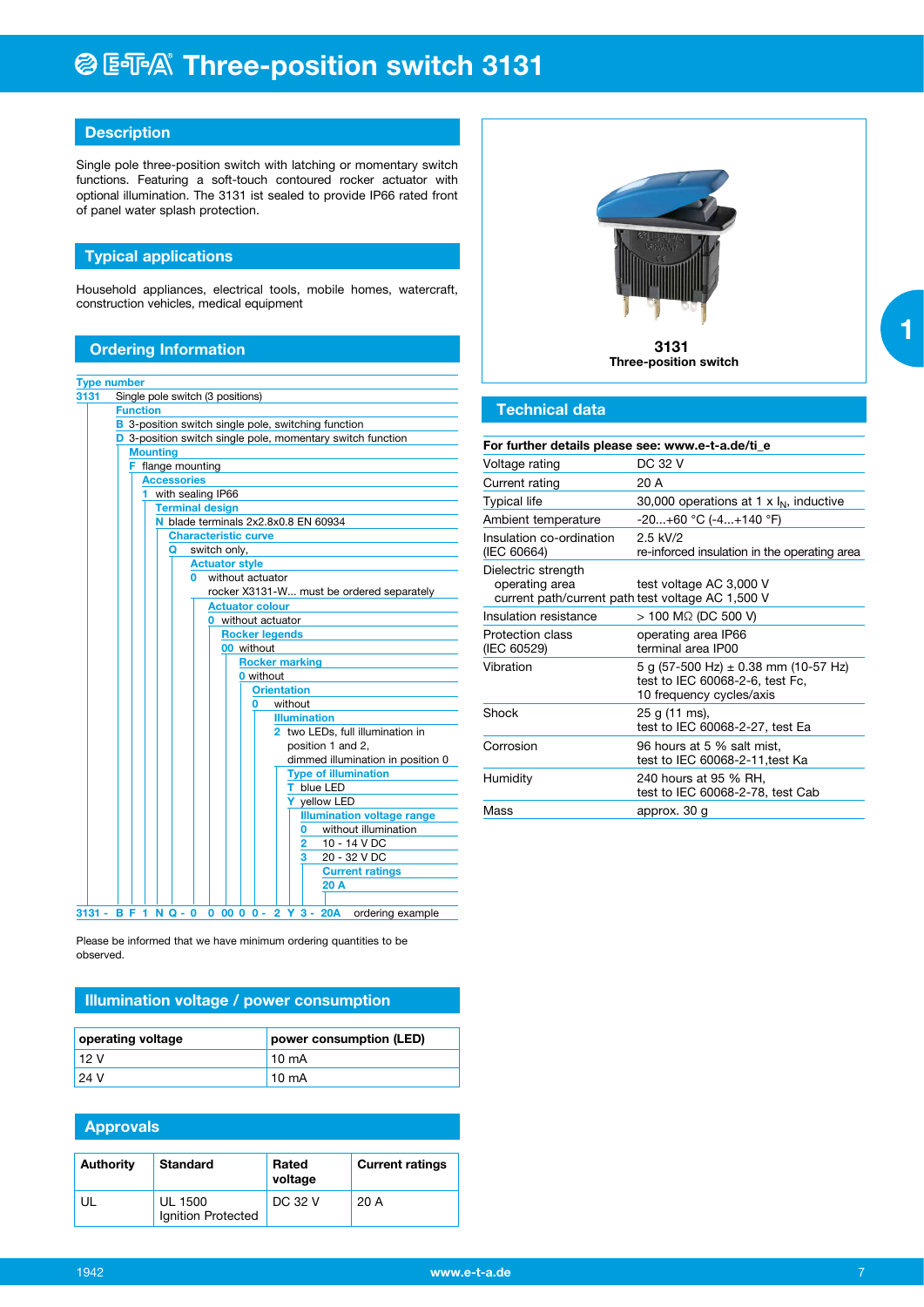# **@E** FA Three-position switch 3131



## **Installation drawing**

 **1**



## **Internal connection diagrams**



This is a metric design and millimeter dimensions take precedence  $(\frac{mm}{inch})$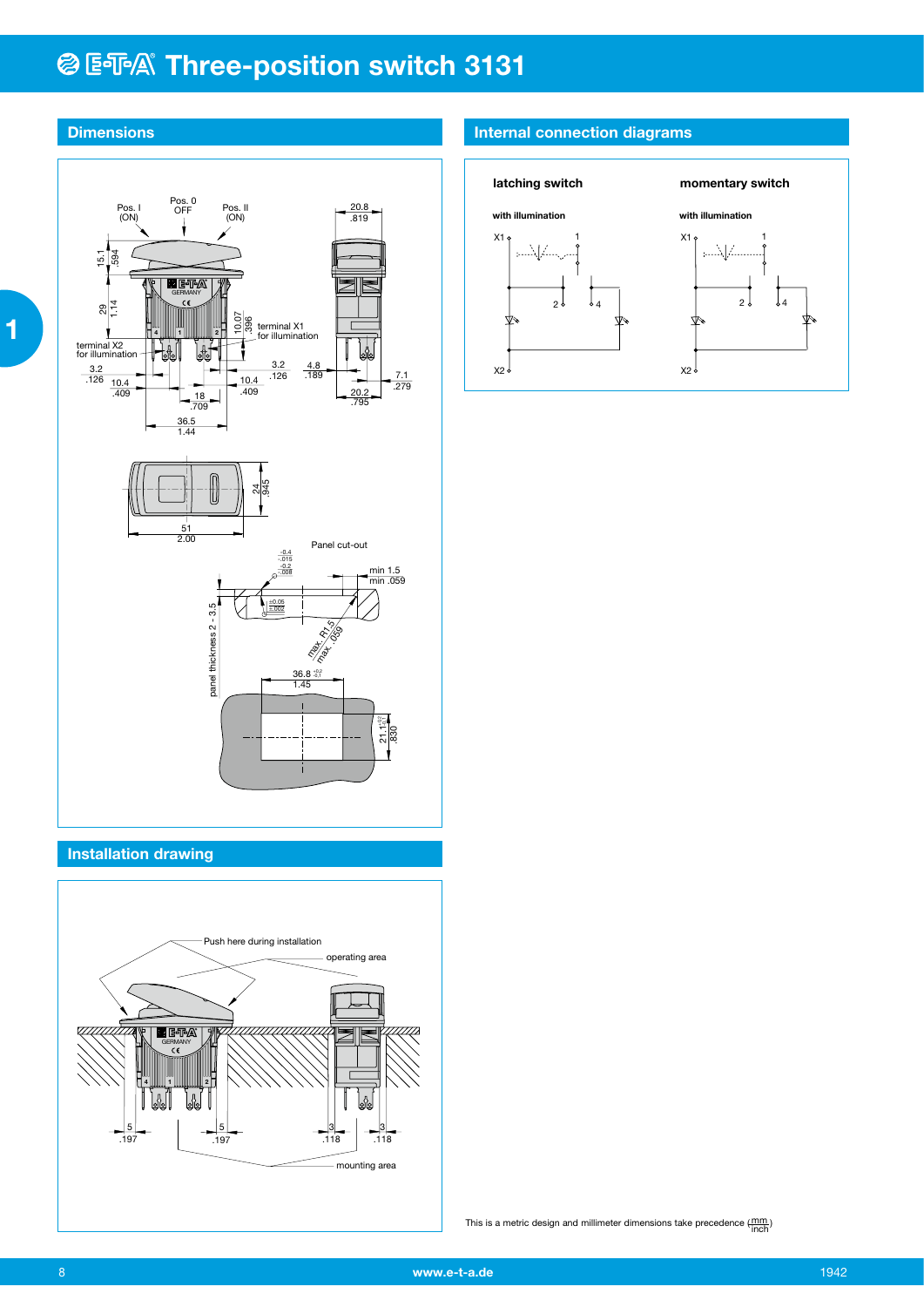# **@ ESA® Three-position switch 3131**



## **List of available legends**

## **Ordering Information X3131-...**

| <b>Type number</b> |                                                             |
|--------------------|-------------------------------------------------------------|
| <b>X3131</b>       | module for type 3131                                        |
|                    | <b>Actuator style</b>                                       |
|                    | W rocker soft-touch,                                        |
|                    | two illumination windows                                    |
|                    | <b>Actuator colour</b>                                      |
|                    | blue / white translucent<br>A                               |
|                    | black / white translucent<br>в                              |
|                    | skyblue / white translucent<br>C.                           |
|                    | <b>Rocker legends</b>                                       |
|                    | without<br>00                                               |
|                    | see separate survey of legends                              |
|                    | <b>Rocker marking</b>                                       |
|                    | without<br>n                                                |
|                    | I and II<br>в                                               |
|                    | $C \triangleleft$ and $\triangleright$ (orientation 1 only) |
|                    | <b>Orientation</b>                                          |
|                    | without orientation<br>o                                    |
|                    | orientation 1 (standard)                                    |
|                    | $\overline{2}$<br>orientation 2                             |
|                    | 3<br>orientation 3                                          |
|                    | orientation 4<br>4                                          |
| X3131 - W          | A<br>07<br>O<br>ordering example                            |

 **1**

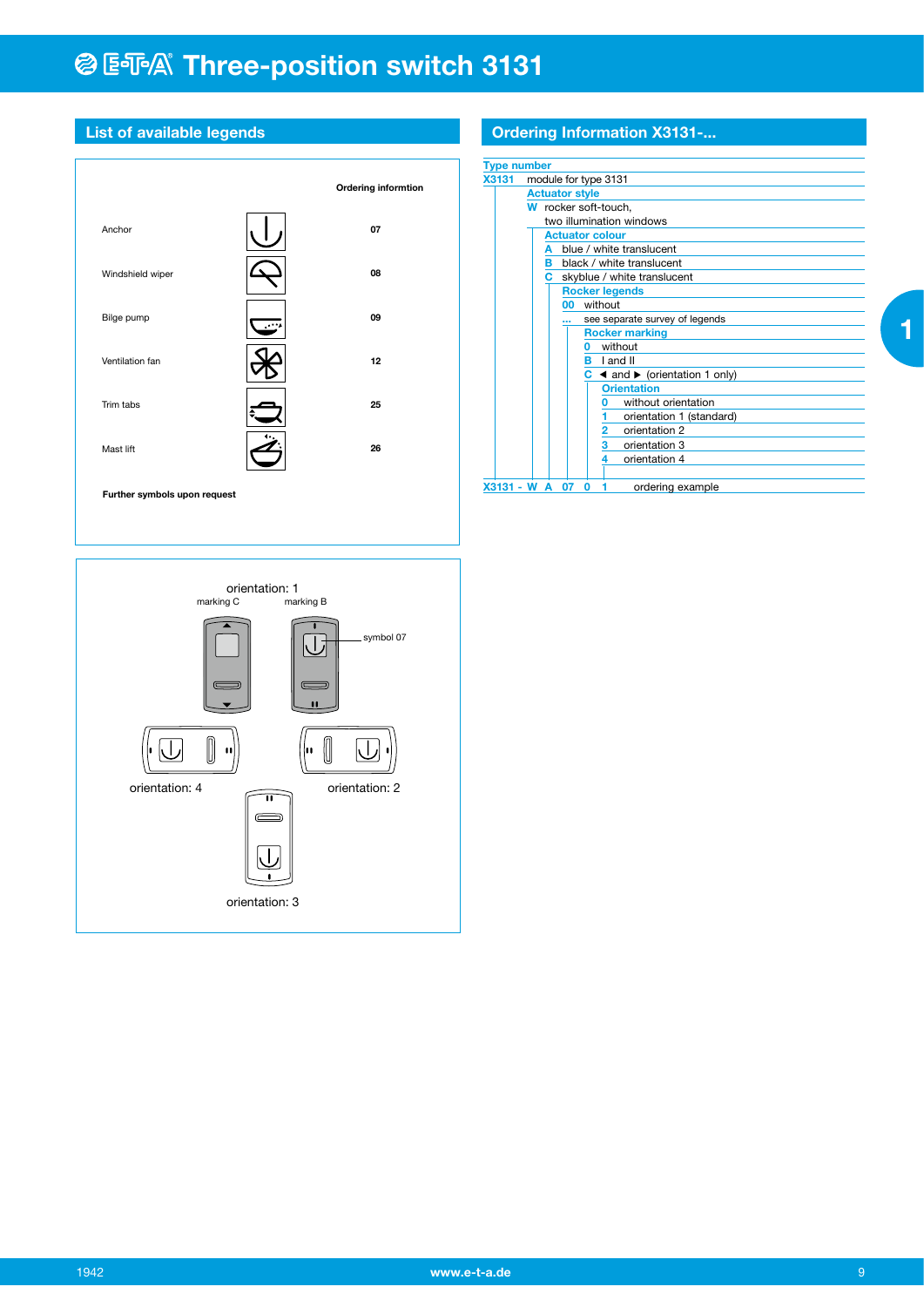## **Accessories**

#### **Mounting frame**

Consisting of a left- and right-side piece, can be expanded by a centre piece. (Please order 2 side pieces per mounting frame) The pieces firmly engage when stuck together. **side piece Y 308 790 01 centre piece Y 308 791 01**



This is a metric design and millimeter dimensions take precedence ( $\frac{\text{mm}}{\text{inch}}$ )

All dimensions without tolerances are for reference only. In the interest of improved design,<br>performance and cost effectiveness the right to make changes in these specifications<br>without notice is reserved.Product markings Errors and omissions excepted.